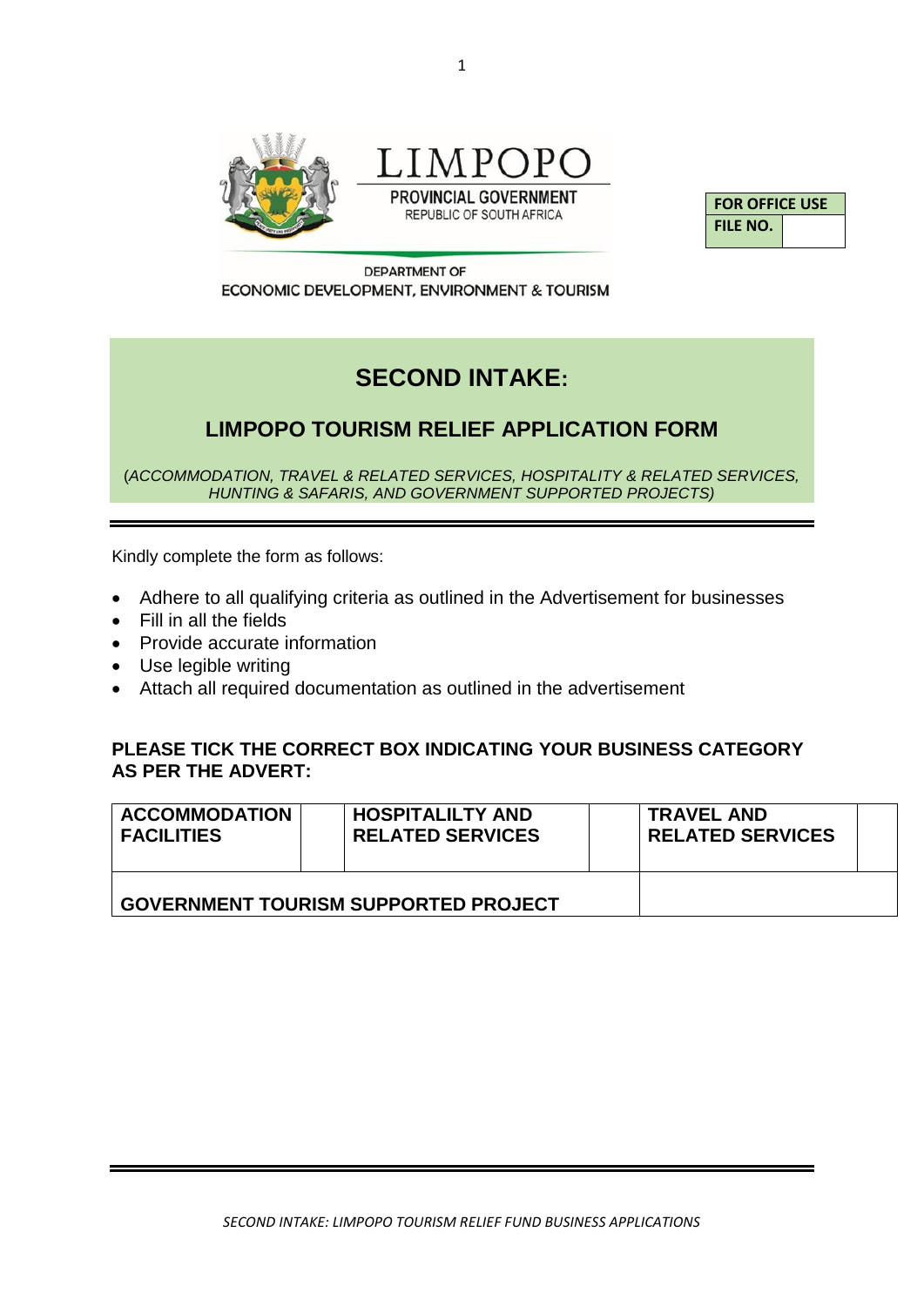#### **1. COMPANY BUSINESS DETAILS**

#### *Please provide the attached information in full and attach the required documentation*

| 1.1<br><b>Name of Registered</b><br><b>Business</b>                                         |  |
|---------------------------------------------------------------------------------------------|--|
| 1.2 Business Trading Name                                                                   |  |
| 1.3 Company Type<br>(E.g CC, sole proprietor, Trust,<br>Co- operative,, partnerships, etc.) |  |
| 1.4 Main Business Activity                                                                  |  |
| 1.5 Other (Please Specify)                                                                  |  |
| 1.6 Company Reg. Number                                                                     |  |
| 1.7 Year Established                                                                        |  |
| 1.8 SARS Reg. Number                                                                        |  |
| <b>1.9 Vat Registration Number</b><br>(if applicable)                                       |  |
|                                                                                             |  |

#### **2 EMPLOYMENT INDICATORS**

*Please indicated the number of employees employed prior April 2020 and provide a UIF registration listing the names of employees with ID Numbers on a Sworn Affidavit* 

| 2.1 Employment: Permanent<br>(Number of Employees) |  |
|----------------------------------------------------|--|
| 2.2 Employment: Temporary<br>(Number of Employees) |  |

#### **3 FINANCIAL INFORMATION**

| <b>3.1 Annual Turnover</b><br>(As per the latest company's<br>financial statements at the<br>financial year end prior April 2020) |  |
|-----------------------------------------------------------------------------------------------------------------------------------|--|
| <b>3.2 Operating Expenses</b>                                                                                                     |  |
| 3.3 Attach 6 Month certified<br><b>Bank Statements:</b><br>(Six months prior April 2020)                                          |  |

#### **4 BUSINESS CONTACT INFORMATION**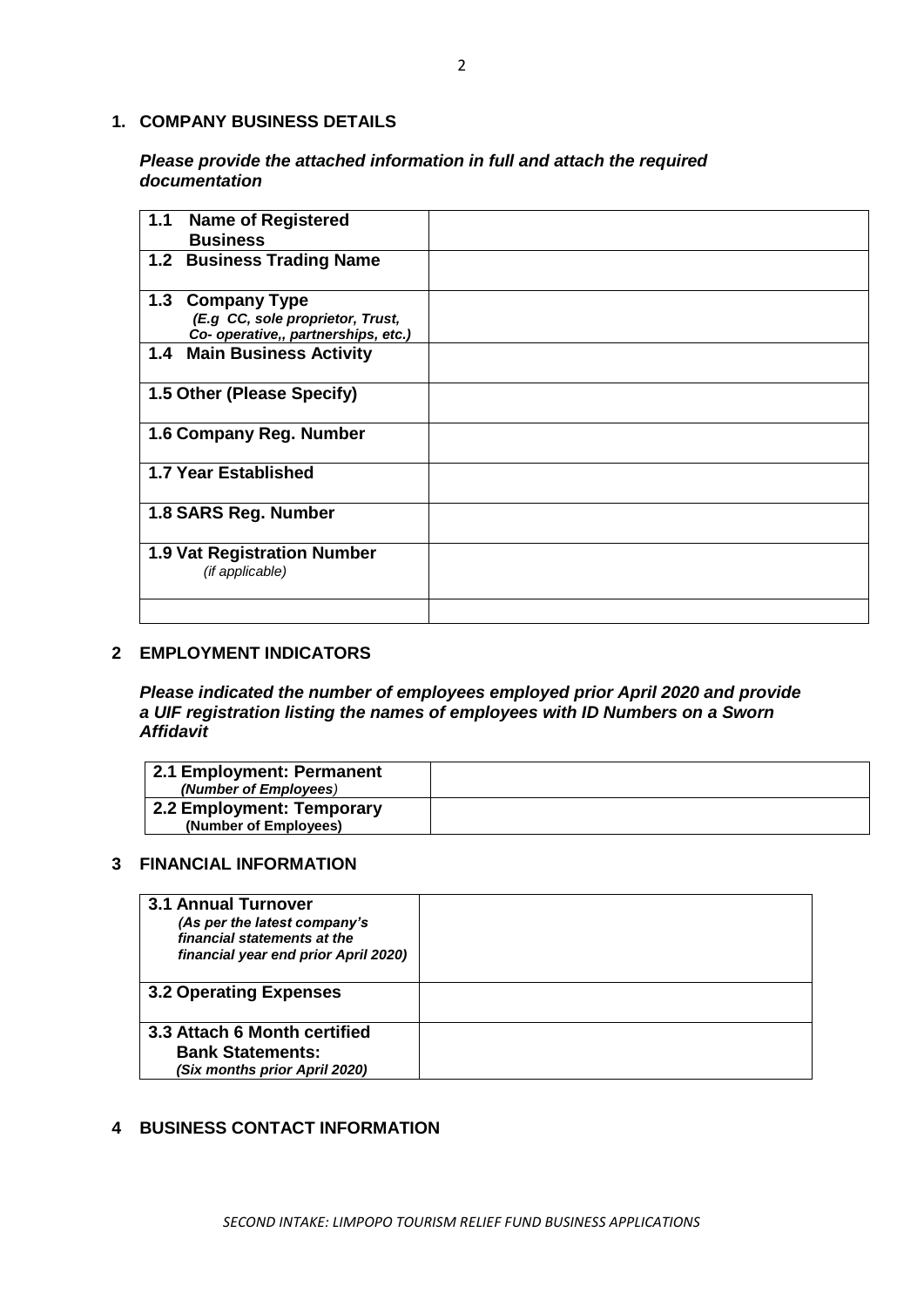| <b>4.1 District Municipality where</b><br>business is operating from.<br>4.2 Local Municipality where<br>business is operating from.<br><b>4.3 Physical Address</b> |  |
|---------------------------------------------------------------------------------------------------------------------------------------------------------------------|--|
| <b>4.4 Postal Address</b>                                                                                                                                           |  |
| 4.5 Company Representative<br>who has authority to<br>complete the application<br>form                                                                              |  |
| <b>4.6 Telephone Contact details</b>                                                                                                                                |  |
| <b>4.7 Email address</b>                                                                                                                                            |  |

#### **5 BACKGROUND AND STATUS**

- **5.1 Please provide a brief background on the business/enterprise and its current status (focus to be on service offering and capacity for each service category (including any significant changes thereof):**
- **5.2 Please highlight the challenges faced by the business/enterprise relating to Covid-19:**

\_\_\_\_\_\_\_\_\_\_\_\_\_\_\_\_\_\_\_\_\_\_\_\_\_\_\_\_\_\_\_\_\_\_\_\_\_\_\_\_\_\_\_\_\_\_\_\_\_\_\_\_\_\_\_\_\_\_\_\_\_\_\_\_\_\_\_\_\_\_

\_\_\_\_\_\_\_\_\_\_\_\_\_\_\_\_\_\_\_\_\_\_\_\_\_\_\_\_\_\_\_\_\_\_\_\_\_\_\_\_\_\_\_\_\_\_\_\_\_\_\_\_\_\_\_\_\_\_\_\_\_\_\_\_\_\_\_\_\_\_ \_\_\_\_\_\_\_\_\_\_\_\_\_\_\_\_\_\_\_\_\_\_\_\_\_\_\_\_\_\_\_\_\_\_\_\_\_\_\_\_\_\_\_\_\_\_\_\_\_\_\_\_\_\_\_\_\_\_\_\_\_\_\_\_\_\_\_\_\_

\_\_\_\_\_\_\_\_\_\_\_\_\_\_\_\_\_\_\_\_\_\_\_\_\_\_\_\_\_\_\_\_\_\_\_\_\_\_\_\_\_\_\_\_\_\_\_\_\_\_\_\_\_\_\_\_\_\_\_\_\_\_\_\_\_\_\_\_\_\_

\_\_\_\_\_\_\_\_\_\_\_\_\_\_\_\_\_\_\_\_\_\_\_\_\_\_\_\_\_\_\_\_\_\_\_\_\_\_\_\_\_\_\_\_\_\_\_\_\_\_\_\_\_\_\_\_\_\_\_\_\_\_\_\_\_\_\_\_\_\_ \_\_\_\_\_\_\_\_\_\_\_\_\_\_\_\_\_\_\_\_\_\_\_\_\_\_\_\_\_\_\_\_\_\_\_\_\_\_\_\_\_\_\_\_\_\_\_\_\_\_\_\_\_\_\_\_\_\_\_\_\_\_\_\_\_\_\_\_\_\_

 $\mathcal{L}_\text{max}$ 

\_\_\_\_\_\_\_\_\_\_\_\_\_\_\_\_\_\_\_\_\_\_\_\_\_\_\_\_\_\_\_\_\_\_\_\_\_\_\_\_\_\_\_\_\_\_\_\_\_\_\_\_\_\_\_\_\_\_\_\_\_\_\_\_\_\_\_\_\_\_ \_\_\_\_\_\_\_\_\_\_\_\_\_\_\_\_\_\_\_\_\_\_\_\_\_\_\_\_\_\_\_\_\_\_\_\_\_\_\_\_\_\_\_\_\_\_\_\_\_\_\_\_\_\_\_\_\_\_\_\_\_\_\_\_\_\_\_\_\_\_ \_\_\_\_\_\_\_\_\_\_\_\_\_\_\_\_\_\_\_\_\_\_\_\_\_\_\_\_\_\_\_\_\_\_\_\_\_\_\_\_\_\_\_\_\_\_\_\_\_\_\_\_\_\_\_\_\_\_\_\_\_\_\_\_\_\_\_\_\_\_ \_\_\_\_\_\_\_\_\_\_\_\_\_\_\_\_\_\_\_\_\_\_\_\_\_\_\_\_\_\_\_\_\_\_\_\_\_\_\_\_\_\_\_\_\_\_\_\_\_\_\_\_\_\_\_\_\_\_\_\_\_\_\_\_\_\_\_\_\_\_

5.3 **Please provide the solutions already implemented by the business/enterprise to recover from Covid-19:**

#### 6. **BUSINESS BANKING DETAILS (***Bank confirmation letter to be attached***):**

\_\_\_\_\_\_\_\_\_\_\_\_\_\_\_\_\_\_\_\_\_\_\_\_\_\_\_\_\_\_\_\_\_\_\_\_\_\_\_\_\_\_\_\_\_\_\_\_\_\_\_\_\_\_\_\_\_\_\_\_\_\_\_

Please provide the account to be used for which a grant is being requested [must allow payments made by the Department to be identified]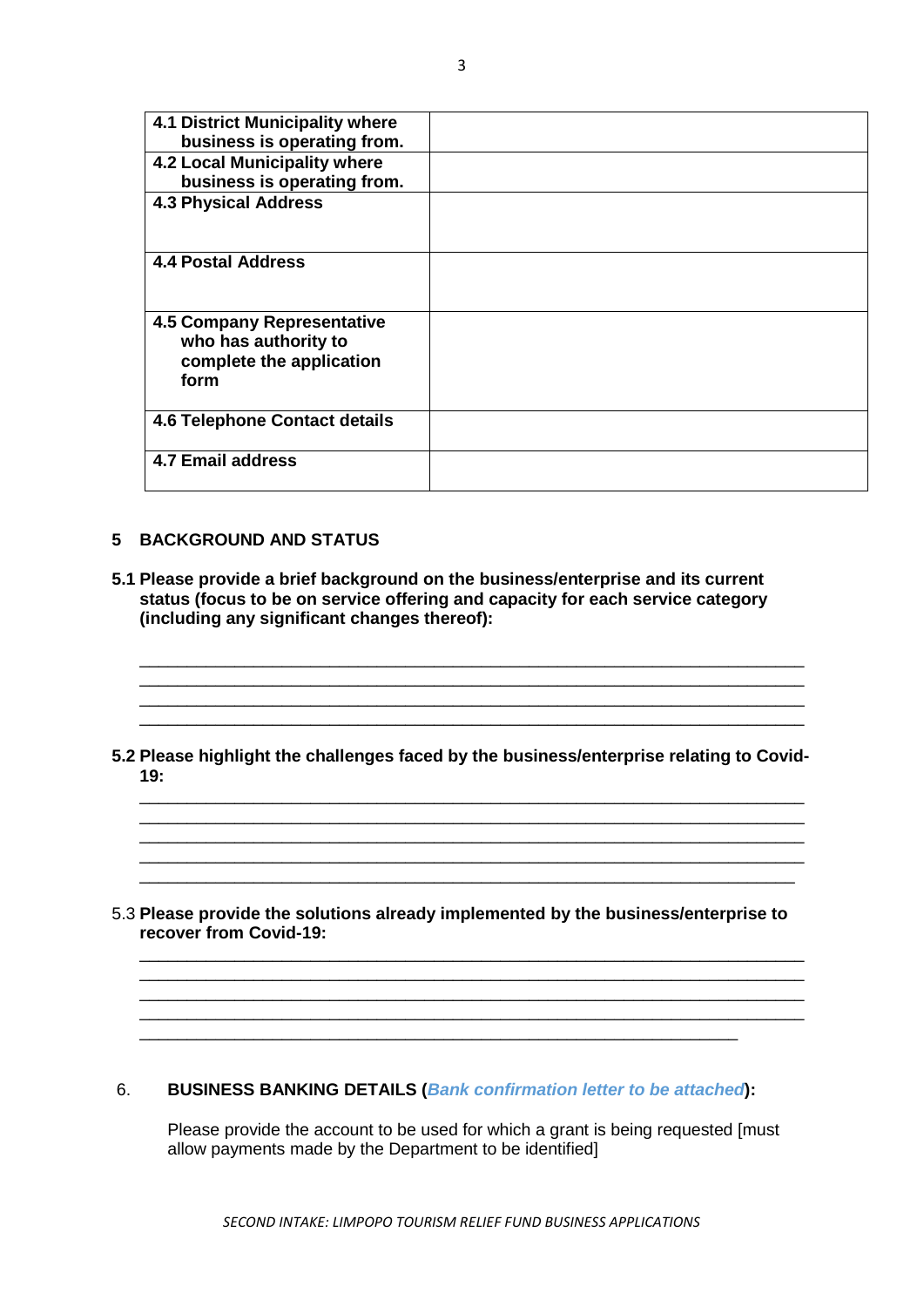| 6.1 Name of Bank:          |  |
|----------------------------|--|
| 6.2 Account Holder Name:   |  |
| <b>6.3 Account Number:</b> |  |
| <b>6.4 Branch Address:</b> |  |
| 6.5 Branch Code:           |  |
| 6.6. Type of Account:      |  |

#### **7 DECLARATION BY THE APPLICANT:**

I, the undersigned \_\_ \_\_\_\_\_\_\_\_\_\_\_\_\_\_\_\_\_\_\_\_\_\_, authorised hereby request from the Department of Economic Development, Environment and Tourism a relief fund with a view to implement the action/work programme on the terms laid down in this application.

I certify that the information contained in this application is correct and that the business has not received any other relief fund to carry out the action/work programme that is the subject of this grant application.

I have been informed that, under the applicable legislations including the Public Finance Management Act and related regulations, applicants found guilty of false declarations may be subject to administrative and financial penalties in accordance with the conditions laid down in that Regulation.

**Title or Position in the Business:** \_\_\_\_\_\_\_\_\_\_\_\_\_\_\_\_\_\_\_\_\_\_\_\_\_\_\_

**Signature of the Applicant:** \_\_\_\_\_\_\_\_\_\_\_\_\_\_\_\_\_\_\_\_\_\_\_\_\_\_\_\_\_\_\_\_

| Date: |  |  |  |
|-------|--|--|--|
|       |  |  |  |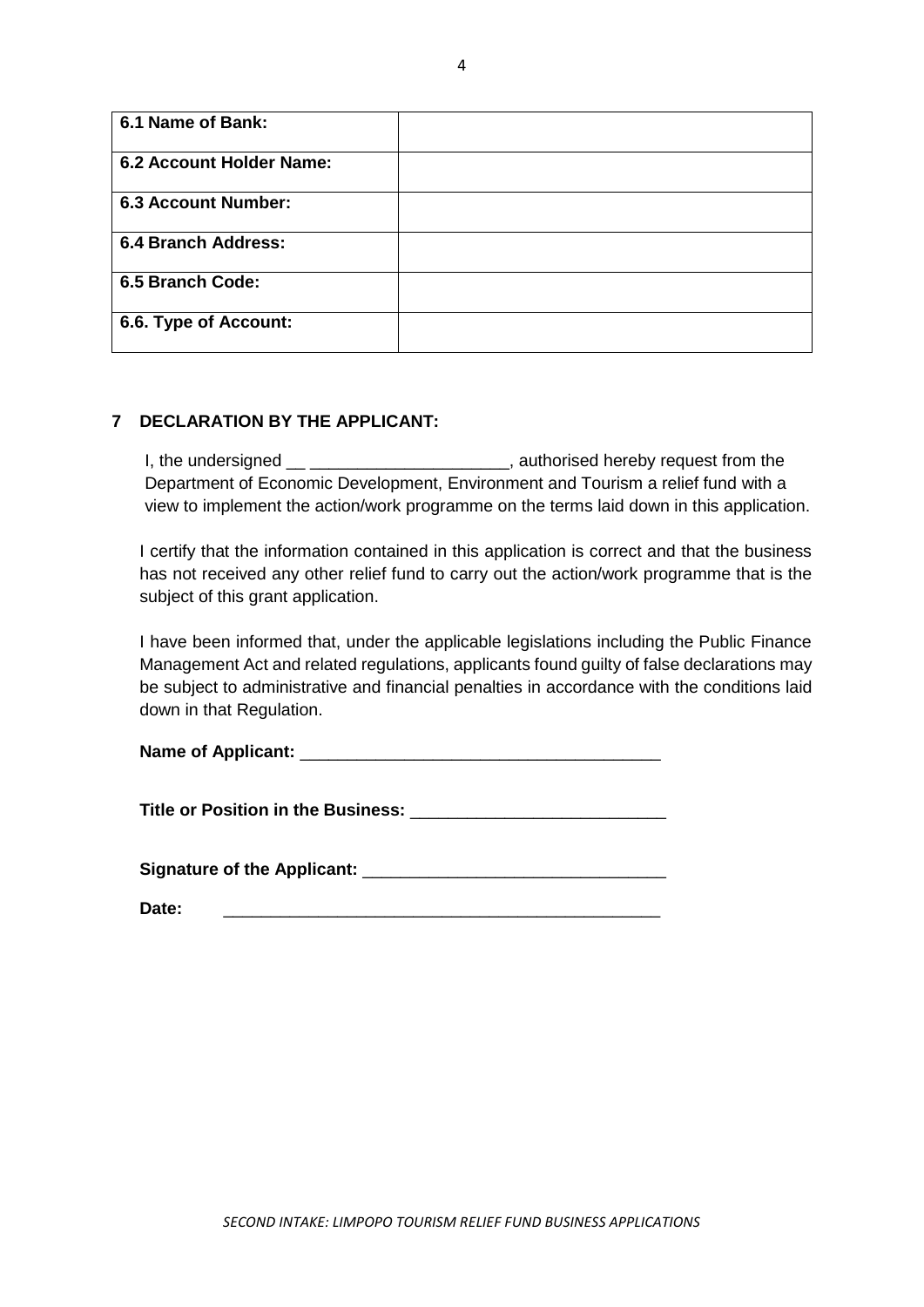### **8 CHECKLIST OF ATTACHMENT**

The applicant must ensure the following nine (9) attachments are in place (please tick)

| <b>Document</b>                                                                                                                                                                                | <b>Applicant confirm</b><br>attachment | <b>Confirmation of attachment</b><br>by LEDET Official |
|------------------------------------------------------------------------------------------------------------------------------------------------------------------------------------------------|----------------------------------------|--------------------------------------------------------|
| Completed and signed<br>application form for the Limpopo<br><b>Tourism Relief Fund</b>                                                                                                         |                                        |                                                        |
| Copy of Company registration<br>documents -, CIPC, CC, Trust-,<br>Co-operative-, Sole Proprietor,<br>Partnerships, etc                                                                         |                                        |                                                        |
| Certified ID copies of owners,<br>directors/members.                                                                                                                                           |                                        |                                                        |
| Six (6) month's bank statements<br>prior April 2020 (i.e. Nov'19 to<br>April'20)                                                                                                               |                                        |                                                        |
| Bank confirmation letter for<br>account                                                                                                                                                        |                                        |                                                        |
| Tax Clearance Certificate or<br><b>Valid SARS PIN</b>                                                                                                                                          |                                        |                                                        |
| <b>B-BBEE Certificate or Sworn</b><br>Affidavit                                                                                                                                                |                                        |                                                        |
| Proof of Employees:<br>(UIF contribution certificate/<br>TERS report/ List of employees<br>on a company letterhead and or<br>Sworn Affidavit stamped and<br>signed by Commissioner of<br>Oath) |                                        |                                                        |
| <b>Attached Entity Registration</b><br><b>Form</b>                                                                                                                                             |                                        |                                                        |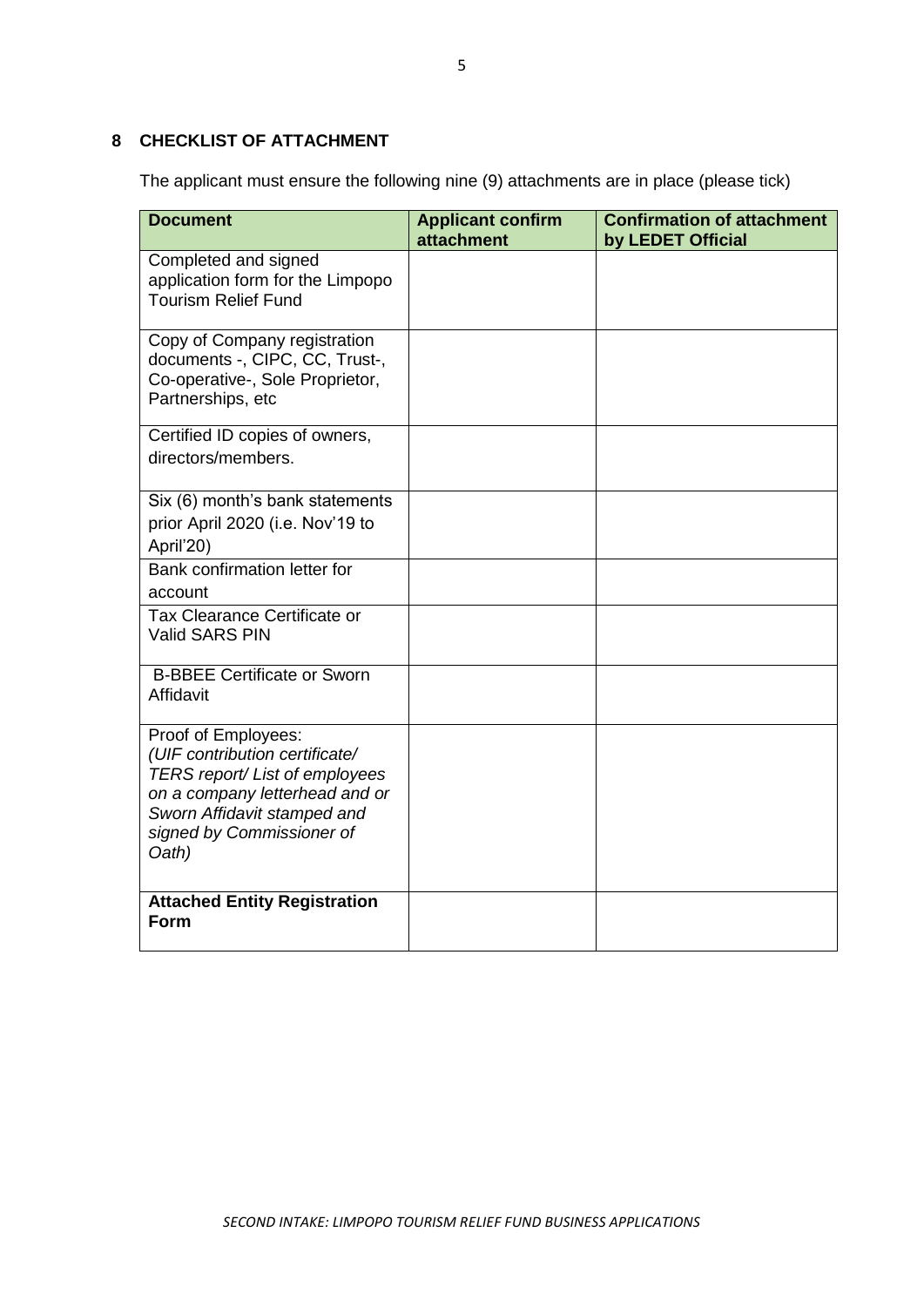

DEPARTMENT OF ECONOMIC DEVELOPMENT, ENVIRONMENT & TOURISM

## **9 ENTITY REGISTRATION FORM**

|                         | TEL NO:  CELL NO  EMAIL |
|-------------------------|-------------------------|
| <b>BANKING DETAILS:</b> |                         |
|                         | <b>BANK STAMP</b>       |

**20 Hans van Rensburg Str. Private Bag x9486 Polokwane Polokwane 0700 0700 Tel: (015) 293 8300 Fax (015) 295 6940**

*SECOND INTAKE: LIMPOPO TOURISM RELIEF FUND BUSINESS APPLICATIONS*